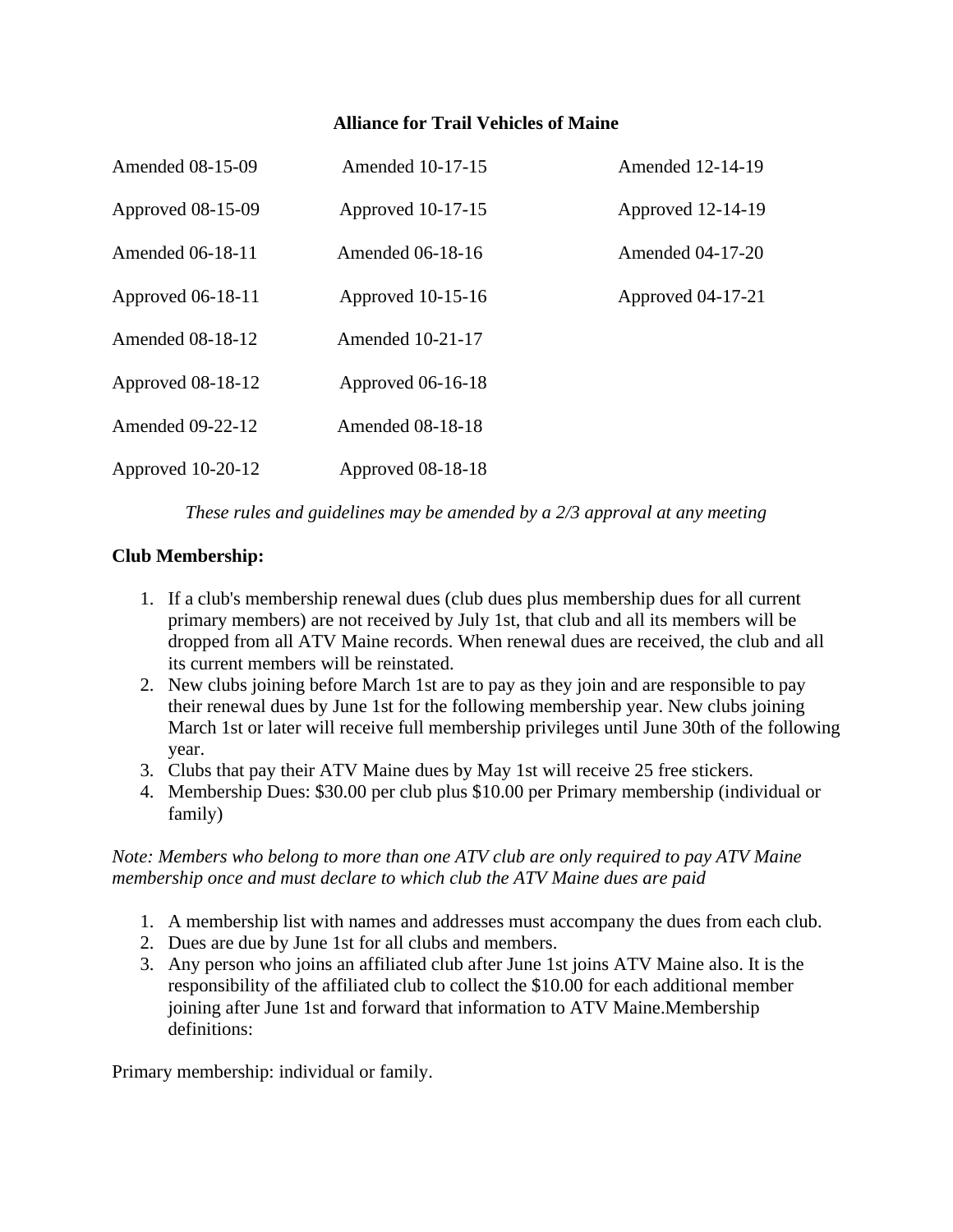### **Supporting Business Membership:**

- 1. New Supporting Business members are to pay as they join and their renewal dues are paid on a yearly basis for each membership year.
- 2. If Supporting Business membership renewal dues are not received by their yearly renewal date, they will be dropped from all ATV Maine records. When renewal dues are received, they will be reinstated.
- 3. There is no maximum amount of dues an affiliated member club can charge for business memberships.
- 4. The affiliated member club will send \$20.00 of the Supporting Business membership dues to ATV Maine.
- 5. Dues shall be \$30.00 annually without an affiliated member club.
- 6. Supporting business memberships do not qualify for the following: ATV Maine membership counts for contests

### **Meetings:**

- 1. No firearms are permitted at any ATV Maine function, excluding law enforcement officers.
- 2. ATV Maine should schedule 4 regional meetings and one annual meeting and banquet per year, with one meeting in each of the 5 regions and the annual meeting and banquet in the Bangor area.
- 3. The 4 regional meetings should be in the months of June, August, October and December. If circumstances, out of our control, warrant to have an electronic meeting it will be posted accordingly. Every year, the regional location of each meeting will shift back by one. (The region that hosts the August meeting will be moved back to host the June meeting of the following year, and the region that hosts the June meeting will not host the following year and so on.)
- 4. These meetings should be held on the third Saturday of the month, with one exception, the December meeting should be on the second Saturday of the month.
- 5. These meetings should be scheduled to start at 9:00 am, with a half-hour lunch break, and end at 2:00 pm. The Annual Meeting and Banquet will limit business to approximately two hours, with the remainder of the meeting concentrating on awards and recognition of club and individual accomplishments.
- 6. The next meeting's time and place will be announced at the end of each meeting.
- 7. ATV Maine will contribute \$300 to the hosting club for the meeting.
- 8. If there is no ATV Maine affiliated club available to host a Director's meeting, then a non-ATV Maine member club would be allowed to host, and ATV Maine will contribute \$300 to the non-ATV Maine hosting club for the meeting.
- 9. Any motion brought up for a vote at any meeting may be voted on by Directors only (or Alternate Director in the absence of the Director) (or a club member to represent their club when the Director/Alternate Director cannot attend, can be done twice a year with a letter signed by the club President and the Director, to be hand carried to the meeting), with each club having only one vote. (The quorum requirements, listed in the By-laws, must still be met before any vote can be taken.)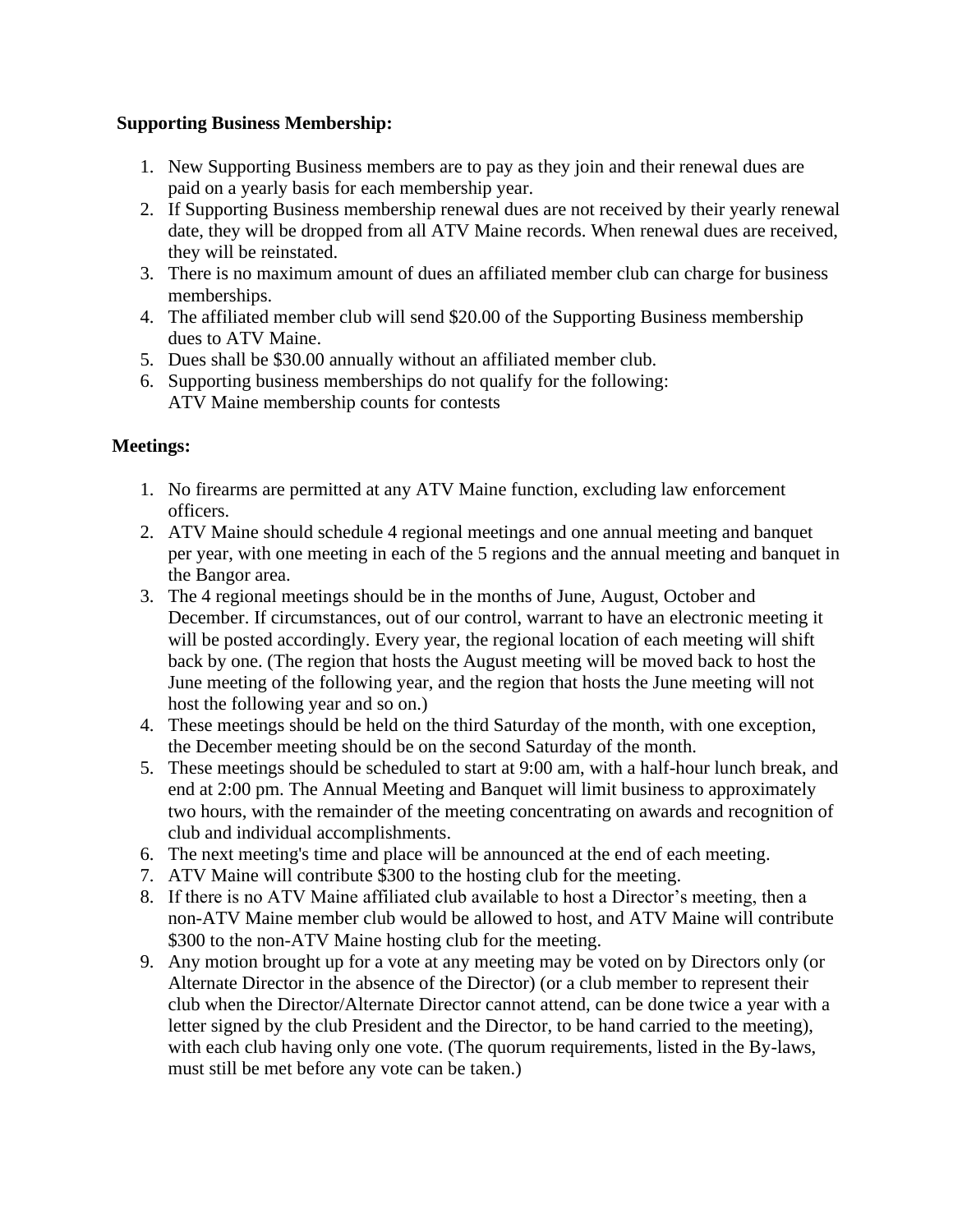10. In the absence of the President, the Vice President will chair the meeting. In the absence of both the President and Vice President, one of the other officers will chair the meeting.

### **Executive Board of Directors:**

- 1. The President is authorized to have the secretary conduct a phone poll of the Executive Board of Directors in any case a decision is needed between regularly scheduled meetings. The secretary will garner a vote from each Board Member on the issue and then the President will act in accordance with the majority vote. The secretary will report how each Executive Board Member voted at the next regular meeting.
- 2. The Executive Board of Directors will adopt the policies that meet the objectives and goals of ATV Maine as brought forward by the President.
- 3. The Executive Board of Directors will review, modify, and approve the annual budget and public relations policy.
- 4. The members of the Executive Board of Directors are defined in the ATV Maine Bylaws, Article V. The Executive Board of Directors will consist of the four officers and the Executive Officials, defined below.
- 5. A quorum of the Executive Board of Directors for voting purposes shall be defined as five (5) Executive Board of Director members.
- 6. Members of the Executive Board of Directors must have been in attendance during three (3) of the previous five (5) regular Regional meetings and three (3) of the previous five (5) regular Executive Board of Directors meetings in order to cast votes.

# **Trails Committee:**

- 1. The purpose of the Trails Committee is to establish a statewide interconnecting ATV trail system. This is to be accomplished by coordinating efforts between existing ATV clubs, assisting new clubs in getting started, and working to resolve landowner issues beyond a club's ability.
- 2. ATV Maine's Board of Directors will elect a Trails Vice President. The Trails Vice President will be responsible for the trails expansion in Maine and also be Chairperson of the Trails Committee. Duties and responsibilities will be in accordance with the ATV Maine Job Description.
- 3. The members of the Trails Committee will be:

# Trails Vice President

5 Regional Vice Presidents (Northern, Central, Eastern, Western, Southern) District Representatives Secretary

4. The members of this committee, excluding District Representatives, will be reimbursed for their (mileage) travel expenses. (The District Representatives will be reimbursed mileage if the Regional Vice President is unable to attend the meeting.)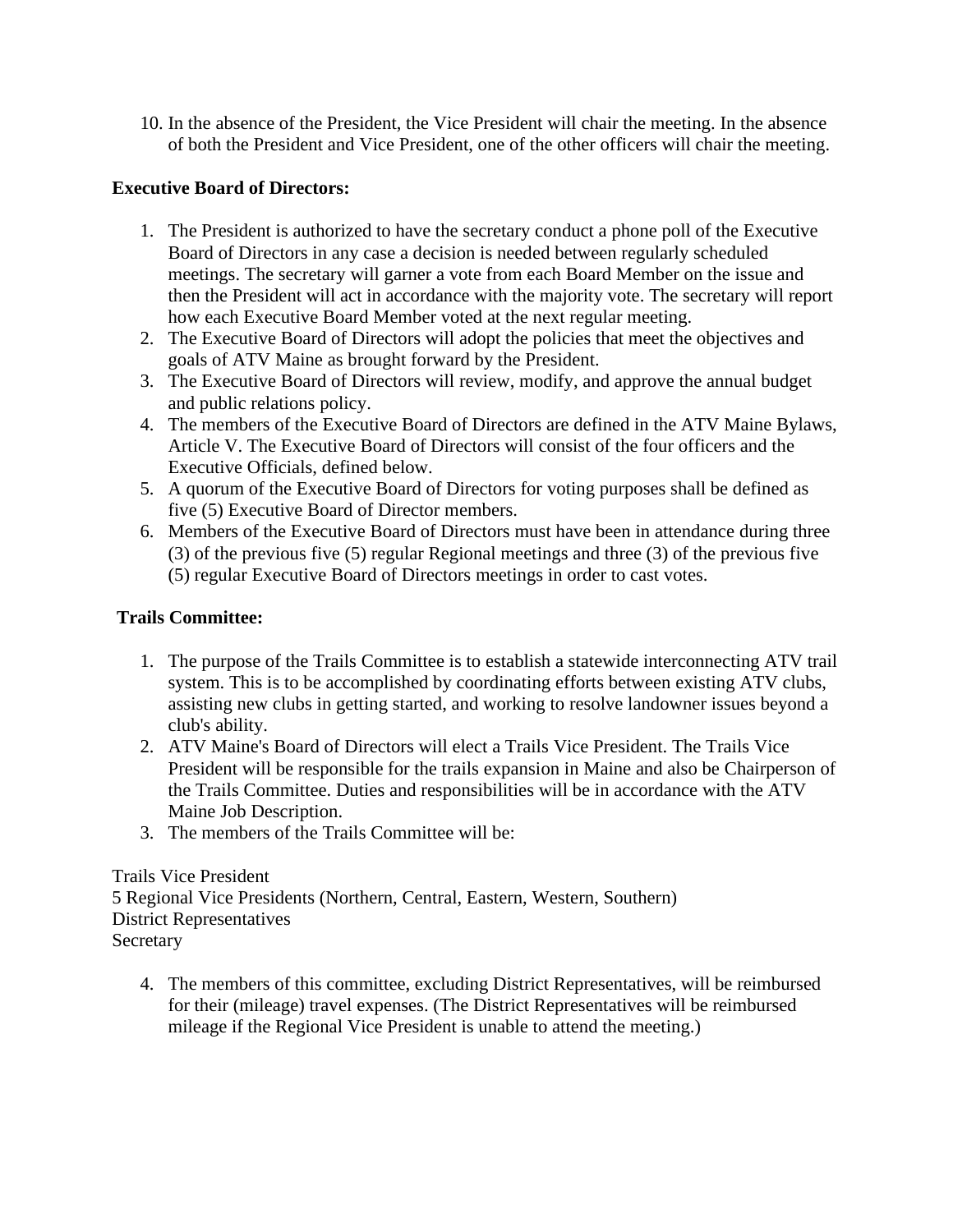5. Landowner permission may be obtained by any member of this committee to build a connector trail through an area where there is no club established. The construction and maintenance cost of said connector trails will be dealt with on an as needed basis. Such trails will need the approval and financial assistance of the State of Maine, Department of Conservation, Off-Road Vehicle Division.

### **Officers:**

1. If a vacancy occurs during the year, the Executive Board of Directors may appoint an interim person to fill the vacant position until an election is held at the next regular meeting.

### **Officials:**

- 1. Officials are volunteer appointed and elected positions. Only members in good standing can hold an Official position. All Official appointees should be approved by a 2/3 vote at a regular meeting.
- 2. ATV Maine views the State in 5 regions: Northern, Central, Eastern, Western, and Southern. Each region will have a Vice President to represent that region and will be elected by that region. Each Regional Vice President will appoint their own District. Representatives; 1 District Representative per 10 clubs or 40 mile radius. Regional Vice Presidents and District Representative duties and responsibilities will be in accordance with the ATV Maine Job Descriptions.
- 3. Executive Officials are as follows: Past (outgoing) President, Regional Vice Presidents, and Trails Vice President.
- 4. General Officials are as follows: District Representatives, Safety Coordinator, Public Relations spokesperson, and each Chairperson on any established Committee.
- 5. If a vacancy occurs during the year, the Executive Board of Directors may appoint an interim person to fill the vacant position until an election is held or the appointment is approved at the next regular meeting.
- 6. The President is an Ex-Officio member of all committees and boards. He or she as President no vote on all committees and boards, except in the case of a tie vote.

### **Removal from Executive Board of Directors:**

A person holding an elected office within ATV Maine can be removed by a recommendation of 2/3 of the Executive Board of Directors and confirmed by 2/3 of the Board of Directors attending. All ATV Maine member clubs must be notified in writing, including electronically, at least two weeks before any vote to remove a person from an elected office.

### **Inappropriate Conduct:**

ATV Maine will not tolerate inappropriate conduct, determined at the discretion of the Executive Board of Directors, including harassment, by any ATV Maine member towards the ATV Maine organization or its representatives. The ATV Maine Executive Board of Directors will be responsible for addressing the person, or persons, perpetrating the inappropriate conduct.